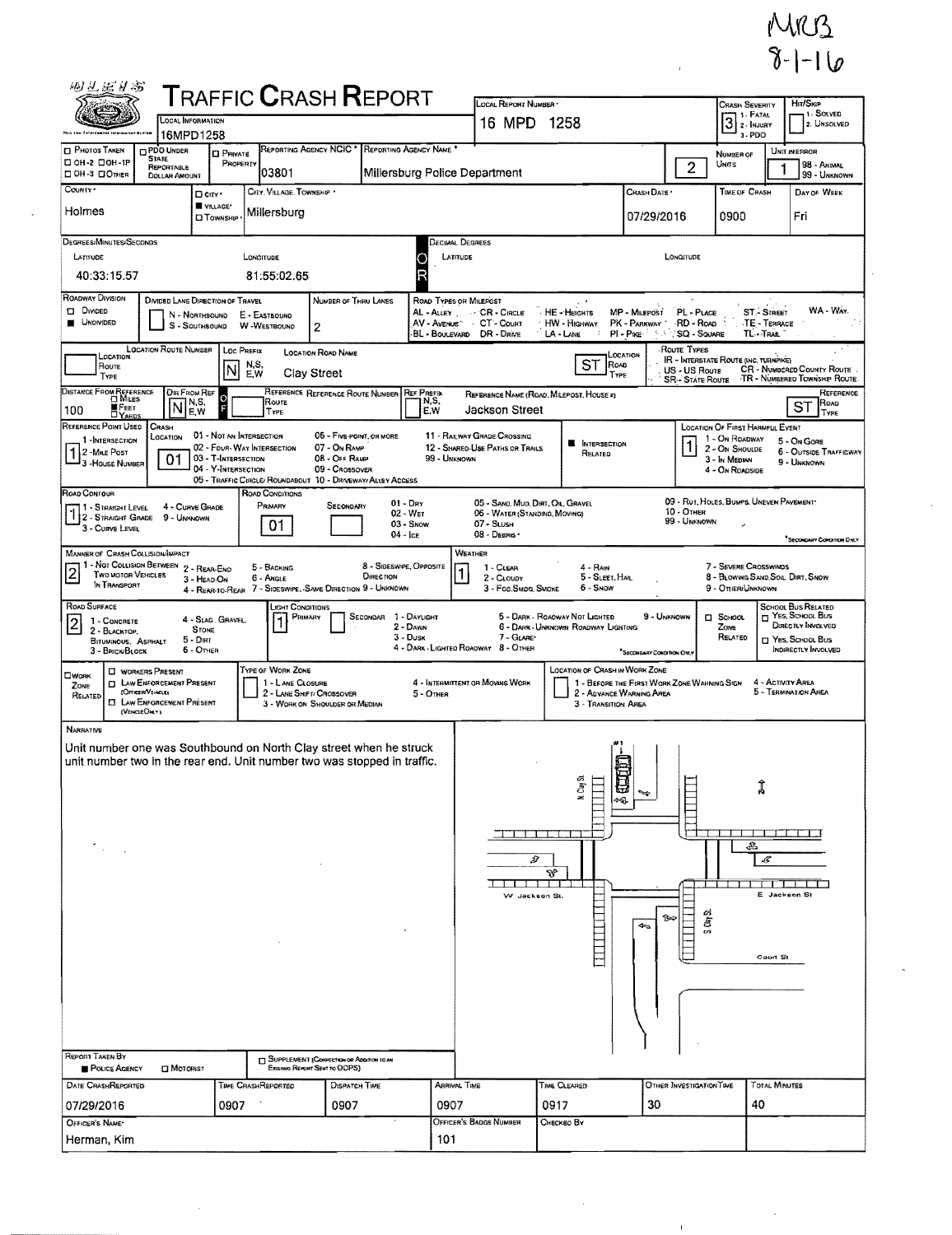|                                                                                              |                                                                                           |                                                                                                      |                                                                             |                                                                              | <b>LOCAL REPORT NUMBER</b>                                                                                                                                                                                                 | 16 MPD 1258                                             |                                                                                                                                                                                                                     |  |  |  |  |
|----------------------------------------------------------------------------------------------|-------------------------------------------------------------------------------------------|------------------------------------------------------------------------------------------------------|-----------------------------------------------------------------------------|------------------------------------------------------------------------------|----------------------------------------------------------------------------------------------------------------------------------------------------------------------------------------------------------------------------|---------------------------------------------------------|---------------------------------------------------------------------------------------------------------------------------------------------------------------------------------------------------------------------|--|--|--|--|
| OWNER NAME: LAST, FIRST, MIDDLE ( C SAME AS DRIVER )<br>UNIT NUMBER                          |                                                                                           |                                                                                                      |                                                                             | OWNER PHONE NUMBER                                                           |                                                                                                                                                                                                                            | <b>DAMAGE SCALE</b>                                     | DAMAGE AREA                                                                                                                                                                                                         |  |  |  |  |
| Deutschle, Wendy, L                                                                          |                                                                                           |                                                                                                      |                                                                             | 330-390-0184                                                                 |                                                                                                                                                                                                                            | 1                                                       | FRONT                                                                                                                                                                                                               |  |  |  |  |
| OWNER ADDRESS. CITY, STATE, ZIP                                                              | <b>CISAME AS DRIVER</b> )                                                                 |                                                                                                      |                                                                             | 1 - None                                                                     | n<br>□                                                                                                                                                                                                                     |                                                         |                                                                                                                                                                                                                     |  |  |  |  |
| 127 E Adams Street, Millersburg, OH, 44654                                                   |                                                                                           |                                                                                                      |                                                                             |                                                                              |                                                                                                                                                                                                                            |                                                         |                                                                                                                                                                                                                     |  |  |  |  |
| LP STATE LICENSE PLATE NUMBER                                                                |                                                                                           | <b>VEHICLE IDENTIFICATION NUMBER</b>                                                                 |                                                                             |                                                                              | # Occupants                                                                                                                                                                                                                | $2 -$ MINOR                                             |                                                                                                                                                                                                                     |  |  |  |  |
| OН<br>DOQ7102                                                                                |                                                                                           | 1GNDT13S032152176                                                                                    |                                                                             | 1                                                                            | 3 - FUNCTIONAL                                                                                                                                                                                                             | □<br>□                                                  |                                                                                                                                                                                                                     |  |  |  |  |
| <b>VEHICLE YEAR</b><br><b>VEHICLE MAKE</b><br>2003<br>Chevrolet                              |                                                                                           | VEHICLE MODEL<br>Trailblazer                                                                         |                                                                             | <b>VEHICLE COLOR</b><br>WHI                                                  |                                                                                                                                                                                                                            | 4 - DISABLING                                           |                                                                                                                                                                                                                     |  |  |  |  |
| <b>INSURANCE COMPANY</b><br>PROOF OF<br><b>INSURANCE</b>                                     |                                                                                           | POLICY NUMBER                                                                                        | Towen By                                                                    |                                                                              |                                                                                                                                                                                                                            | 9 - Unknown                                             | ้ต<br>о<br>о                                                                                                                                                                                                        |  |  |  |  |
| Grange<br>SHOWN                                                                              |                                                                                           | PA1836488                                                                                            |                                                                             |                                                                              |                                                                                                                                                                                                                            |                                                         | ੨ਵਨ                                                                                                                                                                                                                 |  |  |  |  |
| Carrier Name, Address, City, State, Zip                                                      |                                                                                           |                                                                                                      |                                                                             |                                                                              |                                                                                                                                                                                                                            |                                                         | <b>CARRIER PHONE</b>                                                                                                                                                                                                |  |  |  |  |
| US DOT<br>VEMICLE WEIGHT GVWR/GCWR                                                           | 1 - LESS THAN OR EQUAL TO 10K LBS                                                         | <b>CARGO BODY TYPE</b><br>01 - No Cargo Body Type/Not Applicabl 09 - Pole                            |                                                                             |                                                                              | TRAFFICWAY DESCRIPTION                                                                                                                                                                                                     |                                                         |                                                                                                                                                                                                                     |  |  |  |  |
| HM PLACARD ID NO.                                                                            | 2 - 10,001 to 26,000x Las<br>3 - MORE THAN 26,000K LBS                                    | 01<br>02 - Busi VAN (9-15 Seats, Inc Driver) 10 - CARGO TANK<br>03 - Bus (16+ Seats, Inc Driver)     | 11 - FLAT BEO                                                               |                                                                              | POLITY WONDER 1-TWO WAY, NOT DIVIDED<br>2 - Two-Way, Not Divideo, Continuous Left Turn Lane<br>3 - Two-Way, Divideo, UNPROTECTEO(PAINTED OR GRASS >4FT.) MEOIA                                                             |                                                         |                                                                                                                                                                                                                     |  |  |  |  |
|                                                                                              |                                                                                           | 04 - VEHICLE TOWING ANOTHER VEHICLE<br>05 - Logging                                                  | $12 - D$ uMP<br>13 - CONCRETE MIXER                                         |                                                                              | 5 - ONE-WAY TRAFFICWAY                                                                                                                                                                                                     | 4 - TWO-WAY, DIVIDED, POSITIVE MEDIAN BARRIER           |                                                                                                                                                                                                                     |  |  |  |  |
| <b>HM CLASS</b><br>$\Box$ Related<br>NUMBER                                                  | <b>HAZARDOUS MATERIAL</b>                                                                 | 06 - INTERMODAL CONTAINER CHASIS<br>07 - CARGO VAN/ENCLOSED BOX<br>08 - GRAIN, CHIPS, GRAVEL         | 14 - Auto Transporter<br>15 - GARBAGE /REFUSE<br>99 - OTHER/UNKNOWN         |                                                                              | <b>D. Hit / Skip Unit</b>                                                                                                                                                                                                  |                                                         |                                                                                                                                                                                                                     |  |  |  |  |
| NON-MOTORIST LOCATION PRIOR TO IMPACT                                                        | <b>TYPE OF USE</b>                                                                        | UNIT TYPE                                                                                            |                                                                             |                                                                              |                                                                                                                                                                                                                            |                                                         |                                                                                                                                                                                                                     |  |  |  |  |
| 01 - INTERSECTION - MARKED CROSSWAL<br>02 - INTERSECTION NO CROSSWALK                        |                                                                                           | 06<br>01 - Sus COMPACT                                                                               |                                                                             |                                                                              |                                                                                                                                                                                                                            |                                                         | PASSENGER VEHICLES (LESS THAN 9 PASSENGERS MED/HEAVY TRUCKS OR COMBO UNITS > 10KLBS BUS/VAN/LIMO(9 OR MORE INCLUDING DRIVER)<br>13 - SINGLE UNIT TRUCK OR VAN ZAXLE, 6 TIRES 21 - BUS/VAN (9-15 SEAFS, INC. DAIVEN) |  |  |  |  |
| 03 - INTERSECTION OTHER<br>04 - MIDBLOCK - MARKED CROSSWALK                                  | 1 - PERSONAL<br>2 - COMMERCIAL                                                            | 02 - COMPACT<br>99 - UNKNOWN 03 - MID SIZE                                                           |                                                                             |                                                                              | 22 - Bus (16+ Stats, Inc Dongs)<br>14 - SINGLE UNIT TRUCK: 3+ AXLES<br>NON-MOTORIST<br>15 - SINGLE UNIT TRUCK / TRAILER<br>23 - ANIMAL WITH RIDER<br>16 - TRUCK/TRACTOR (BOBTAIL)<br>24 - ANIMAL WITH BUGGY, WAGON, SURREY |                                                         |                                                                                                                                                                                                                     |  |  |  |  |
| 05 - TRAVEL LANE - OTHER LOCATION<br>06 - BICYCLE LANE<br>07 - SHOULDER/ROADSIDE             | 3 - GOVERNMENT                                                                            | on Hit/Skip<br>04 - Full SIZE<br>05 - Minivan                                                        |                                                                             | 17 - TRACTOR/SEMI-TRAILER                                                    |                                                                                                                                                                                                                            |                                                         |                                                                                                                                                                                                                     |  |  |  |  |
| 08 - Sidewalk<br>09 - MEDIAN CROSSING ISLAND                                                 |                                                                                           | 06 - Sport Utility Vehicle<br>07 - PICKUP<br>$08 - Van$                                              |                                                                             | 18 - TRACTOR/DOUBLE<br>19 - TRACTOR/TRIPLES                                  | 25 - BICYCLE/PEDACYCLIST<br>26 - PEDESTRIAN SKATER                                                                                                                                                                         |                                                         |                                                                                                                                                                                                                     |  |  |  |  |
| 10 - Drave way Access<br>11 - SHARED-USE PATH OR TRAIL                                       | <b>13 IN EMERGENCY</b><br>RESPONSE                                                        | 09 - MOTORCYCLE<br>10 - MOTORIZED BICYCLE                                                            |                                                                             | 20 - OTHER MEDIMEAVY VEHICLE                                                 |                                                                                                                                                                                                                            |                                                         | 27 - OTHER NON-MOTORIST                                                                                                                                                                                             |  |  |  |  |
| 12 - NON-TRAFFICWAY AREA<br>99 - OTHER/UNKNOWN                                               |                                                                                           | 11 - SNDWMOBILE/ATV<br>12 - OTHER PASSENGER VEHICLE                                                  |                                                                             |                                                                              | HAS HM PLACARD                                                                                                                                                                                                             |                                                         |                                                                                                                                                                                                                     |  |  |  |  |
| Special Function 01 - None<br>$02 - TAX1$                                                    | 09 - AMBULANCE<br>$10 -$ Fine                                                             | 17 - FARM VEHICLE<br>18 - FARM EQUIPMENT                                                             | <b>MOST DAMAGEO AREA</b><br>$01 - None$                                     |                                                                              | 08 - LEFT SIDE                                                                                                                                                                                                             | 99 - UNKNOWN                                            | ACTION                                                                                                                                                                                                              |  |  |  |  |
| 01<br>03 - RENTAL TRUCK (OVER 10KLBS)<br>04 - Bus - SCHDOL (PUBLIC OR PRIVATE) 12 - MILITARY | 11 - HIGHWAY/MAINTENANCE                                                                  | 19 - Мотояноме<br>20 - Gour Cart                                                                     | 02 - CENTER FRONT<br>03 - Right Front                                       | 09 - LEFT FRONT<br>10 - TOP AND WINDOWS                                      |                                                                                                                                                                                                                            | $\boxed{3}$ $1 - \text{Now-Convert}$<br>3 - STRIKING    |                                                                                                                                                                                                                     |  |  |  |  |
| 05 - Bus Transit<br>06 - Bus - Charter                                                       | 13 - POLICE<br>14 - PUBLIC UTILITY                                                        | $21 -$ Tran<br>22 - OTHER (EXPLAN IN MARRATIVE)                                                      | IMPACT ARE 04 - RIGHT SIDE<br>05 - RIGHT REAR                               | 11 - UNDERCARRIAGE<br>12 - LOAD/TRAILER                                      | $4 -$ Struck<br>5 - STRIKING/STRUCK                                                                                                                                                                                        |                                                         |                                                                                                                                                                                                                     |  |  |  |  |
| 07 - Bus - SHUTTLE<br>08 - Bus - OTHER                                                       | 15 - OTHER GOVERNMENT<br>16 - CONSTRUCTION EOIP.                                          |                                                                                                      | 02<br>06 - REAR CENTER<br>07 - LEFT REAR                                    |                                                                              | 13 - TOTAL (ALL AREAS)<br>14 - OTHER                                                                                                                                                                                       |                                                         | 9 - UNKNOWN                                                                                                                                                                                                         |  |  |  |  |
| PRE-CRASH ACTIONS                                                                            |                                                                                           |                                                                                                      | NON-MOTORIST                                                                |                                                                              |                                                                                                                                                                                                                            |                                                         |                                                                                                                                                                                                                     |  |  |  |  |
| <b>MOTORIST</b><br>01<br>01 - STRAIGHT AHEAD                                                 | 07 - MAKING U-TURN                                                                        | 13 - NEGOTIATING A CURVE                                                                             |                                                                             |                                                                              | 15 - ENTERING OR CROSSING SPECIFIED LOCATIO                                                                                                                                                                                |                                                         | 21 - OTHER NON-MOTORIST ACTION                                                                                                                                                                                      |  |  |  |  |
| 02 - BACKING<br>03 - CHANGING LANES<br>99 - UNKNOWN                                          | 08 - ENTERING TRAFFIC LANE<br>09 - LEAVING TRAFFIC LANE                                   | 14 - OTHER MOTORIST ACTIO                                                                            |                                                                             | 17 - WORKING                                                                 | 16 - WALKING RUNNING, JOGGING, PLAYING, CYCLING                                                                                                                                                                            |                                                         |                                                                                                                                                                                                                     |  |  |  |  |
| 04 - OVERTAKING/PASSING<br>05 - MAKING RIGHT TURN<br>06 - MAKING LEFT TURN                   | 10 - PARKED<br>11 - Slowing or Stopped in Traffic<br>12 - DRIVERLESS                      |                                                                                                      |                                                                             | 18 - PUSHING VEHICLE<br>19 - APPROACHING OR LEAVING VEHICLE<br>20 - STANDING |                                                                                                                                                                                                                            |                                                         |                                                                                                                                                                                                                     |  |  |  |  |
| CONTRIBUTING CIRCUMSTANCE                                                                    |                                                                                           |                                                                                                      |                                                                             |                                                                              |                                                                                                                                                                                                                            | <b>VEHICLE DEFECTS</b>                                  |                                                                                                                                                                                                                     |  |  |  |  |
| PRIMARY<br>MOTORIST<br>01 - None                                                             |                                                                                           | 11 - IMPROPER BACKING                                                                                | NON-MOTORIST<br>22 - None                                                   |                                                                              |                                                                                                                                                                                                                            |                                                         | 01 - TURN SIGNALS<br>02 - HEAD LAMPS                                                                                                                                                                                |  |  |  |  |
| 09<br>02 - FAILURE TO YIELD<br>03 - RAN REO LIGHT                                            |                                                                                           | 12 - IMPROPER START FROM PARKED POSITION<br>13 - Stopped or Parked Llegally                          | 23 - IMPROPER CROSSING<br>24 - DARTING                                      | 03 - TAIL LAMPS<br>04 - BRAKES                                               |                                                                                                                                                                                                                            |                                                         |                                                                                                                                                                                                                     |  |  |  |  |
| 04 - RAN STOP SIGN<br>05 - Exceeded Speed Limit<br>SECONDARY                                 |                                                                                           | 14 - OPERATING VEHICLE IN NEGLIGENT MANNER<br>15 - Swering to Avoid (Due to External Conditions)     | 25 - LYING AND/OR ILLEGALLY IN ROADWAY<br>26 - FALURE TO YIELD RIGHT OF WAY | 05 - STEERING<br>06 - TIRE BLOWOUT                                           |                                                                                                                                                                                                                            |                                                         |                                                                                                                                                                                                                     |  |  |  |  |
| 06 - UNSAFE SPEED<br>07 - IMPROPER TURN<br>08 - LEFT OF CENTER                               |                                                                                           | 16 - WRONG SIDE/WRONG WAY<br>17 - FALURE TO CONTROL                                                  | 27 - Not Visible (Dapa Clothing)<br>28 - INATTENTIVE                        |                                                                              | 07 - WORN OR SLICK TIRES<br>08 - TRAILER EQUIPMENT DEFECTIVE                                                                                                                                                               |                                                         |                                                                                                                                                                                                                     |  |  |  |  |
| 09 - FOLLDWED TOO CLOSELY/ACDA<br>99 - Unknown<br>10 - IMPROPER LANE CHANGE                  |                                                                                           | 18 - VISION OBSTRUCTION<br>19 - OPERATING DEFECTIVE EQUIPMENT<br>20 - LOAD SHIFTING/FALLING/SPILLING | 29 - FAILURE TO OBEY TRAFFIC SIGNS<br>/Signals/Officer                      |                                                                              |                                                                                                                                                                                                                            | 09 - MOTOR TROUBLE<br>10 - DISABLED FROM PRIOR ACCIDENT |                                                                                                                                                                                                                     |  |  |  |  |
| <b>PASSING/OFF RDAD</b>                                                                      |                                                                                           | 21 - OTHER IMPROPER ACTION                                                                           | 30 - WRONG SIDE OF THE ROAD<br>31 - OTHER NON-MOTORIST ACTION               |                                                                              |                                                                                                                                                                                                                            |                                                         | 11 - OTHER DEFECTS                                                                                                                                                                                                  |  |  |  |  |
| <b>SEQUENCE OF EVENTS</b><br>2<br>з<br>20                                                    | 5<br>6                                                                                    | <b>NON-COLLISION EVENTS</b><br>01 - OVERTURN/ROLLOVER                                                | 06 - EQUIPMENT FAILURE                                                      |                                                                              |                                                                                                                                                                                                                            | 10 - Cross Median                                       |                                                                                                                                                                                                                     |  |  |  |  |
| FIRST<br>Most                                                                                | 99 - UNKNOWN                                                                              | 02 - FIRE/EXPLOSION<br>03 - IMMERSION                                                                | 07 - SEPARATION OF UNITS                                                    | (BLOWN TIRE, BRAKE FAILURE, ETC)                                             |                                                                                                                                                                                                                            | 11 - CROSS CENTER LINE<br>OPPOSITE DIRECTION OF TRAVEL  |                                                                                                                                                                                                                     |  |  |  |  |
| 1<br>Harmful<br><b>HARMFUL</b><br><b>EVENT</b><br>EVENT                                      |                                                                                           | 04 - Jackkhife<br>05 - CARGO/EQUIPMENT LOSS OR SHIFT 09 - RAN OFF ROAD LEFT                          | 08 - RAN OFF ROAD RIGHT                                                     |                                                                              |                                                                                                                                                                                                                            | 12 - DOWNHEL RUNAWAY<br>13 - OTHER NON-COLLISION        |                                                                                                                                                                                                                     |  |  |  |  |
| <u>Collision with Person, Vehicle or Object Not Fixed</u>                                    |                                                                                           | COLLISION WITH FIXED, OBJECT<br>25 - IMPACT ATTENUATOR/CRASH CUSHION33 - MEDIAN CABLE BARRIER        |                                                                             |                                                                              |                                                                                                                                                                                                                            | 41 - OTHER POST, POLE                                   | 48 - TREE                                                                                                                                                                                                           |  |  |  |  |
| 14 - PEDESTRIAN<br>15 - PEDALCYCLE                                                           | 21 - PARKED MOTOR VEHICLE<br>22 - WORK ZONE MAINTENANCE EQUIPMENT                         | 26 - BRIDGE OVERHEAD STRUCTURE<br>27 - BRIDGE PIER OR ABUTMENT                                       |                                                                             | 34 - MEDWN GUARDRAIL BARRIER<br>35 - MEDIAN CONCRETE BARRIER                 | 42 - CULVERT                                                                                                                                                                                                               | OR SUPPORT                                              | 49 - FIRE HYDRANT<br>50 - WORK ZONE MAINTENANCE                                                                                                                                                                     |  |  |  |  |
| 16 - RAILWAY VEHICLE (TRANK, ENGINE)<br>17 - ANIMAL - FARM<br>18 - Animal - Deer             | 23 - STRUCK BY FALLING, SHIFTING CARGO<br>OR ANYTHING SET IN MOTION BY A<br>MOTOR VEHICLE | 28 - BRIDGE PARAPET<br>29 - BRIDGE RAIL<br>30 - GUARDRAIL FACE                                       | 37 - TRAFFIC SIGN POST<br>38 - OVERHEAD SIGN POST                           | 36 - MEDIAN OTHER BARRIER                                                    | 43 - Cuna<br>44 - Опсн                                                                                                                                                                                                     | 45 - EMBANKMENT                                         | EQUIPMENT<br>51 - WALL, BUILDING, TUNNEL<br>52 - OTHER FIXED OBJECT                                                                                                                                                 |  |  |  |  |
| 19 - ANIMAL - OTHER<br>20 - MOTOR VEHICLE IN TRANSPORT                                       | 24 - OTHER MOVABLE OBJECT                                                                 | 31 - GUARORAILEND<br>32 - PORTABLE BARRIER                                                           | 40 - Unury Pole                                                             | 39 - LIGHTILUMINARIES SUPPORT                                                | 46 - FENCE<br>47 - MAILBOX                                                                                                                                                                                                 |                                                         |                                                                                                                                                                                                                     |  |  |  |  |
| POSTED SPEED<br>UNIT SPEED                                                                   | TRAFFIC CONTROL                                                                           |                                                                                                      |                                                                             | UNIT DIRECTION                                                               |                                                                                                                                                                                                                            |                                                         |                                                                                                                                                                                                                     |  |  |  |  |
| 3<br>25                                                                                      | 01 - No CONTROLS<br>12.<br>02 - S TOP SIGN                                                | 07 - RAILROAD CROSSBUCKS<br>08 - RAILROAD FLASHERS                                                   | 13 - Chosswalk Lines<br>14 - WALK/DON'T WALK                                | From                                                                         | To<br>2                                                                                                                                                                                                                    | 1 - North<br>$2 -$ South<br>$3 - EAST$                  | 9 - Unknown<br>5 - Northeast<br>6 - NORTHWEST<br>7 - SOUTHEAST                                                                                                                                                      |  |  |  |  |
| <b>STATED</b>                                                                                | 03 - YIELD SIGN<br>04 - Traffic Signal                                                    | 09 - RAILROAD GATES<br>10 - COSTRUCTION BARRICADE                                                    | 15 - О тнев<br>16 - Not Reported                                            |                                                                              |                                                                                                                                                                                                                            | 4 - West                                                | 8 - Southwest                                                                                                                                                                                                       |  |  |  |  |
| <b>ESTIMATED</b>                                                                             | 05 - TRAFFIC FLASHERS<br>06 - SCHODL ZONE                                                 | 11 - PERSON (FLAGGER, OFFICER<br>12 - PAVEMENT MARKINGS                                              |                                                                             |                                                                              |                                                                                                                                                                                                                            |                                                         |                                                                                                                                                                                                                     |  |  |  |  |
|                                                                                              |                                                                                           |                                                                                                      |                                                                             |                                                                              |                                                                                                                                                                                                                            |                                                         | $\sim$                                                                                                                                                                                                              |  |  |  |  |

 $\sim$ 

 $\langle\cdot,\cdot\rangle$ 

 $\hat{\boldsymbol{\theta}}$ 

 $\mathcal{L}^{\pm}$ 

 $\star$ 

 $\bar{\beta}$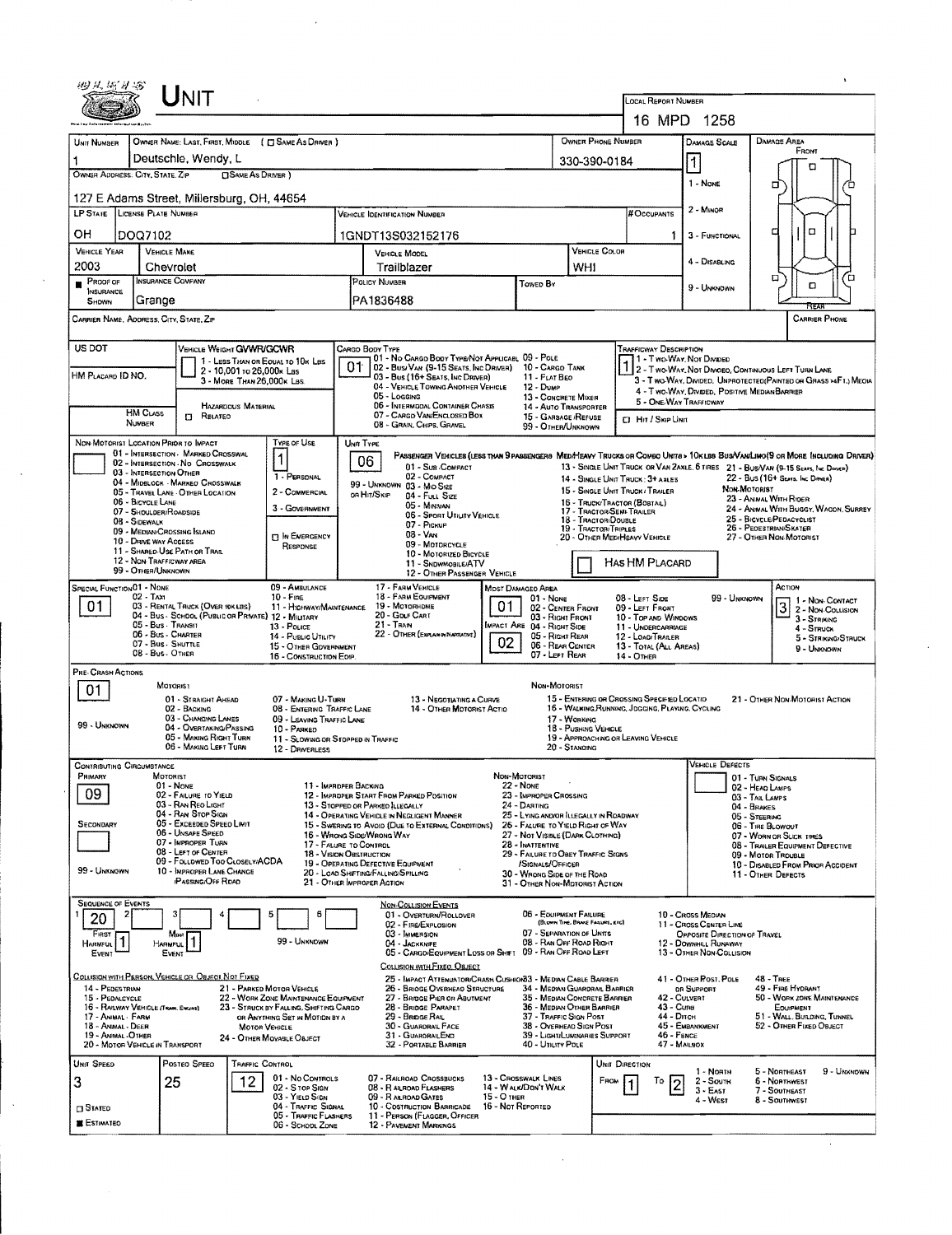|                                                                                                                                                                                                                                                                                                                                                       |                                                                                                                                 | $U$ NIT                                                                  |                            |                                                                  |           |                                                                                                                                     |                                    |                                                                                             |                                                                        |                        |                                                                                                |                                                                                  |                                                                                             |                                                                                                                        |             |  |  |
|-------------------------------------------------------------------------------------------------------------------------------------------------------------------------------------------------------------------------------------------------------------------------------------------------------------------------------------------------------|---------------------------------------------------------------------------------------------------------------------------------|--------------------------------------------------------------------------|----------------------------|------------------------------------------------------------------|-----------|-------------------------------------------------------------------------------------------------------------------------------------|------------------------------------|---------------------------------------------------------------------------------------------|------------------------------------------------------------------------|------------------------|------------------------------------------------------------------------------------------------|----------------------------------------------------------------------------------|---------------------------------------------------------------------------------------------|------------------------------------------------------------------------------------------------------------------------|-------------|--|--|
|                                                                                                                                                                                                                                                                                                                                                       |                                                                                                                                 |                                                                          |                            |                                                                  |           |                                                                                                                                     | LOCAL REPORT NUMBER                |                                                                                             |                                                                        |                        |                                                                                                |                                                                                  |                                                                                             |                                                                                                                        |             |  |  |
| OWNER NAME: LAST, FIRST, MIDDLE ( C SAME AS DRIVER )<br>OWNER PHONE NUMBER                                                                                                                                                                                                                                                                            |                                                                                                                                 |                                                                          |                            |                                                                  |           |                                                                                                                                     |                                    |                                                                                             |                                                                        |                        |                                                                                                | 16 MPD 1258                                                                      |                                                                                             |                                                                                                                        |             |  |  |
| UNIT NUMBER<br>$\overline{2}$                                                                                                                                                                                                                                                                                                                         |                                                                                                                                 | Shearer, Jeffrey, D                                                      |                            |                                                                  |           |                                                                                                                                     |                                    |                                                                                             |                                                                        |                        |                                                                                                | <b>DAMAGE SCALE</b>                                                              |                                                                                             | <b>DAMAGE AREA</b><br>FRONT                                                                                            |             |  |  |
| 330-473-8023<br>OWNER ADDRESS: CITY, STATE, ZIP<br><b>CISAME AS DRIVER</b> )                                                                                                                                                                                                                                                                          |                                                                                                                                 |                                                                          |                            |                                                                  |           |                                                                                                                                     |                                    |                                                                                             |                                                                        |                        |                                                                                                | 2                                                                                |                                                                                             |                                                                                                                        |             |  |  |
|                                                                                                                                                                                                                                                                                                                                                       |                                                                                                                                 | 5564 SR 514, Glenmont, OH, 44628                                         |                            |                                                                  |           |                                                                                                                                     |                                    |                                                                                             |                                                                        |                        |                                                                                                | 1 - None                                                                         |                                                                                             | α                                                                                                                      |             |  |  |
|                                                                                                                                                                                                                                                                                                                                                       |                                                                                                                                 | LP STATE LICENSE PLATE NUMBER                                            |                            |                                                                  |           | <b>VEHICLE IGENTIFICATION NUMBER</b>                                                                                                | $2 -$ MINOR<br># OCCUPANTS         |                                                                                             |                                                                        |                        |                                                                                                |                                                                                  |                                                                                             |                                                                                                                        |             |  |  |
| OН                                                                                                                                                                                                                                                                                                                                                    | EZV3320                                                                                                                         |                                                                          |                            |                                                                  |           | 1G22F58B874210233                                                                                                                   |                                    |                                                                                             |                                                                        |                        | 1.                                                                                             | 3 - FUNCTIONAL                                                                   |                                                                                             | O<br>о                                                                                                                 |             |  |  |
| <b>VEHICLE YEAR</b><br>2015                                                                                                                                                                                                                                                                                                                           |                                                                                                                                 | <b>VEHICLE MAKE</b>                                                      |                            |                                                                  |           | <b>VEHICLE MODEL</b>                                                                                                                |                                    |                                                                                             |                                                                        | VEHICLE COLOR          |                                                                                                | 4 - Disabling                                                                    |                                                                                             |                                                                                                                        |             |  |  |
| Proof of                                                                                                                                                                                                                                                                                                                                              |                                                                                                                                 | Chevrolet<br>INSURANCE COMPANY                                           |                            |                                                                  |           | Cruze<br>POLICY NUMBER                                                                                                              |                                    | Towed By                                                                                    | <b>RED</b>                                                             |                        |                                                                                                |                                                                                  |                                                                                             | ۵                                                                                                                      | ם׳          |  |  |
| <b>INSURANCE</b><br>SHOWN                                                                                                                                                                                                                                                                                                                             |                                                                                                                                 | Wayne Mutual                                                             |                            |                                                                  |           | AUTO158682                                                                                                                          |                                    |                                                                                             |                                                                        |                        |                                                                                                | 9 - UNKNOWN                                                                      |                                                                                             |                                                                                                                        |             |  |  |
| CARRIER NAME, ADDRESS, CITY, STATE, ZIP<br><b>CARRIER PHONE</b>                                                                                                                                                                                                                                                                                       |                                                                                                                                 |                                                                          |                            |                                                                  |           |                                                                                                                                     |                                    |                                                                                             |                                                                        |                        |                                                                                                |                                                                                  |                                                                                             |                                                                                                                        |             |  |  |
| US DOT                                                                                                                                                                                                                                                                                                                                                | VEHICLE WEIGHT GVWR/GCWR<br>CARGO BODY TYPE<br><b>TRAFFICWAY DESCRIPTION</b><br>01 - No CARGO BODY TYPE/NOT APPLICABL 09 - POLE |                                                                          |                            |                                                                  |           |                                                                                                                                     |                                    |                                                                                             |                                                                        |                        |                                                                                                |                                                                                  |                                                                                             |                                                                                                                        |             |  |  |
| HM Placard ID NO.                                                                                                                                                                                                                                                                                                                                     |                                                                                                                                 |                                                                          | 2 - 10,001 to 26,000k Las  | 1 - LESS THAN OR EQUAL TO 10K LBS                                | 01        | 02 - Bus/Van (9-15 Seats, Inc Driver)<br>03 - Bus (16+ Seats, Inc Driver)                                                           |                                    | 10 - CARGO TANK<br>11 - FLAT BED                                                            |                                                                        |                        | 1 - Two-Way, Not Divided                                                                       |                                                                                  |                                                                                             | 1 - T WO-WAY, NOT LIVEREL<br>2 - T WO-WAY, NOT DIVIDED, CONTINUOUS LEFT TURN LANE                                      |             |  |  |
|                                                                                                                                                                                                                                                                                                                                                       |                                                                                                                                 |                                                                          | 3 - MORE THAN 26,000K LBS. |                                                                  |           | 04 - VEHICLE TOWING ANOTHER VEHICLE<br>05 - Logging                                                                                 |                                    | 12 - Duwe<br>13 - CONCRETE MIXER                                                            |                                                                        |                        |                                                                                                | 4 - Two-Way, Divided, Positive Median Barrier                                    |                                                                                             | 3 - Two-Way, Divided, UNPROTECTED (PAINTED OR GRASS >4FT.) MEDIA                                                       |             |  |  |
|                                                                                                                                                                                                                                                                                                                                                       | <b>HM CLASS</b>                                                                                                                 | <b>D</b> RELATED                                                         | HAZARDOUS MATERIAL         |                                                                  |           | 06 - INTERMODAL CONTAINER CHASIS<br>07 - CARGO VAN ENCLOSEO BOX                                                                     |                                    | 14 - AUTO TRANSPORTER<br>15 - GARBAGE /REFUSE                                               |                                                                        |                        | <b>CI HIT / SKIP UNIT</b>                                                                      | 5 - ONE-WAY TRAFFICWAY                                                           |                                                                                             |                                                                                                                        |             |  |  |
|                                                                                                                                                                                                                                                                                                                                                       | NUMBER                                                                                                                          | NON-MOTORIST LOCATION PRIOR TO IMPACT                                    |                            | TYPE OF USE                                                      |           | 08 - Gram, Chips, Gravel                                                                                                            |                                    | 99 - OTHER/UNKNOWN                                                                          |                                                                        |                        |                                                                                                |                                                                                  |                                                                                             |                                                                                                                        |             |  |  |
|                                                                                                                                                                                                                                                                                                                                                       |                                                                                                                                 | 01 - INTERSECTION - MARKED CROSSWAL<br>02 - INTERSECTION - NO CROSSWALK  |                            | 1                                                                | UNIT TYPE | PASSENGER VEHICLES (LESS THAN 9 PASSENGERS MEDIMEANY TRUCKS OR COMBO UNITS > 10K LBS BUS/VAN/LIMO(9 OR MORE INCLUDING DRIVER)<br>03 |                                    |                                                                                             |                                                                        |                        |                                                                                                |                                                                                  |                                                                                             |                                                                                                                        |             |  |  |
|                                                                                                                                                                                                                                                                                                                                                       |                                                                                                                                 | 03 - INTERSECTION OTHER<br>04 - MIDBLOCK - MARKEO CROSSWALK              |                            | 1 - PERSONAL                                                     |           | 01 - Sub-Compact<br>02 - COMPACT                                                                                                    |                                    |                                                                                             |                                                                        |                        | 14 - SINGLE UNIT TRUCK: 3+ AXLES                                                               |                                                                                  |                                                                                             | 13 - SINGLE UNIT TRUCK OR VAN 2AXLE, 6 TIRES 21 - BUS/VAN (9-15 SEAIS, INC DRIVER)<br>22 - BUS (16+ SEATS, INC DIRECT) |             |  |  |
|                                                                                                                                                                                                                                                                                                                                                       | 06 - BICYCLE LANE                                                                                                               | 05 - TRAVEL LANE - OTHER LOCATION                                        |                            | 2 - COMMERCIAL                                                   |           | 99 - UNKNOWN 03 - MID SIZE<br>OR HIT/SKIP<br>04 - FULL SIZE<br>05 - Minivan                                                         |                                    |                                                                                             |                                                                        |                        | 15 - SINGLE UNIT TRUCK / TRAILER<br>16 - TRUCK/TRACTOR (BOBTAIL)                               |                                                                                  | Non-Mororust                                                                                | 23 - ANIMAL WITH RIDER                                                                                                 |             |  |  |
|                                                                                                                                                                                                                                                                                                                                                       | 08 - SIDEWALK                                                                                                                   | 07 - SHOULDER/ROADSIDE                                                   |                            | 3 - GOVERNMENT                                                   |           | 06 - SPORT UTILITY VEHICLE<br>07 - Pickup                                                                                           |                                    |                                                                                             | 18 - Tractor/Double                                                    |                        | 17 - TRACTOR/SENI-TRAILER                                                                      |                                                                                  | 24 - Animal With Buggy, Wagon, Surrey<br>25 - BICYCLE/PEOACYCLIST<br>26 - PEDESTRIAN/SKATER |                                                                                                                        |             |  |  |
|                                                                                                                                                                                                                                                                                                                                                       |                                                                                                                                 | 09 - MEDIAN/CROSSING ISLAND<br>10 - DRNE WAY ACCESS                      |                            | <b>IN EMERGENCY</b><br>RESPONSE                                  |           | 19 - TRACTOR/TRIPLES<br>$08 - V_{AH}$<br>09 - MOTORCYCLE                                                                            |                                    |                                                                                             |                                                                        |                        |                                                                                                | 20 - OTHER MED/HEAVY VEHICLE<br>27 - OTHER NON-MOTORIST                          |                                                                                             |                                                                                                                        |             |  |  |
| 11 - SHAREO-USE PATH OR TRAIL<br>10 - MOTORIZEO BICYCLE<br>12 - NON-TRAFFICWAY AREA<br>HAS HM PLACARD<br>11 - SNOWMOBLE/ATV<br>99 - OTHER/UNKNOWN                                                                                                                                                                                                     |                                                                                                                                 |                                                                          |                            |                                                                  |           |                                                                                                                                     |                                    |                                                                                             |                                                                        |                        |                                                                                                |                                                                                  |                                                                                             |                                                                                                                        |             |  |  |
| SPECIAL FUNCTION 01 - NONE                                                                                                                                                                                                                                                                                                                            | 12 - OTHER PASSENGER VEHICLE                                                                                                    | Most Damaged Area                                                        |                            |                                                                  |           |                                                                                                                                     |                                    | ACTION                                                                                      |                                                                        |                        |                                                                                                |                                                                                  |                                                                                             |                                                                                                                        |             |  |  |
| 09 - AMBULANCE<br>02 - Taxi<br>$10 -$ Fire<br>01<br>03 - RENTAL TRUCK (OVER 10K LBS)<br>11 - HIGHWAY/MAINTENANCE                                                                                                                                                                                                                                      |                                                                                                                                 |                                                                          |                            |                                                                  |           | 18 - FARM EQUIPMENT<br>01 - None<br>19 - Мотояноме<br>06.<br>02 - CENTER FRONT                                                      |                                    |                                                                                             |                                                                        |                        | 08 - LEFT SIDE<br>99 - Unknown<br>1 - Non-Contact<br>09 - LEFT FRONT<br>4 2 - Non-Collision    |                                                                                  |                                                                                             |                                                                                                                        |             |  |  |
|                                                                                                                                                                                                                                                                                                                                                       |                                                                                                                                 | 05 - Bus Transit                                                         |                            | 04 - Bus. SCHOOL (PUBLIC OR PRIVATE) 12 - MILITARY<br>13 - Pouce |           | 20 - GOLF CART<br>21 - TRAIN                                                                                                        |                                    | 03 - RIGHT FRONT<br>MPACT ARE 04 - RIGHT SIDE                                               |                                                                        |                        | 10 - Top and Windows<br>11 - UNDERCARRIAGE                                                     |                                                                                  |                                                                                             | 3 - STRIKING<br>4 - STRUCK                                                                                             |             |  |  |
|                                                                                                                                                                                                                                                                                                                                                       |                                                                                                                                 | 06 - Bus - Charter<br>07 - Bus - SHUTTLE<br>08 - Bus - OTHER             |                            | 14 - Pusuc UTIUTY<br>15 - OTHER GOVERNMENT                       |           | 22 - OTHER (Explain in Narraative)                                                                                                  | 06                                 | 05 - Right Rear<br>06 - REAR CENTER                                                         |                                                                        |                        | 12 - LOAD/TRAILER<br>13 - TOTAL (ALL AREAS)                                                    |                                                                                  |                                                                                             | 5 - STRIKING/STRUCK<br>9 - Unknown                                                                                     |             |  |  |
| PRE-CRASH ACTIONS                                                                                                                                                                                                                                                                                                                                     |                                                                                                                                 |                                                                          |                            | 16 - CONSTRUCTION EGIP                                           |           |                                                                                                                                     |                                    | 07 - LEFT REAR                                                                              |                                                                        |                        | 14 - Отнев                                                                                     |                                                                                  |                                                                                             |                                                                                                                        |             |  |  |
| 11                                                                                                                                                                                                                                                                                                                                                    |                                                                                                                                 | MOTORIST                                                                 |                            |                                                                  |           |                                                                                                                                     |                                    | Non-Moronist                                                                                |                                                                        |                        |                                                                                                |                                                                                  |                                                                                             |                                                                                                                        |             |  |  |
|                                                                                                                                                                                                                                                                                                                                                       |                                                                                                                                 | 01 - STRAIGHT AHEAD<br>02 - BACKING                                      |                            | 07 - MAKING U-TURN<br>08 - ENTERING TRAFFIC LANE                 |           | 13 - NEGOTIATING A CURVE<br>14 - OTHER MOTORIST ACTIO                                                                               |                                    |                                                                                             |                                                                        |                        | 15 - ENTERING OR CROSSING SPECIFIED LOCATIO<br>16 - WALKING RUNNINC, JOGGING, PLAYING, CYCLING |                                                                                  |                                                                                             | 21 - OTHER NON-MOTORIST ACTION                                                                                         |             |  |  |
| 99 - UNKNOWN                                                                                                                                                                                                                                                                                                                                          |                                                                                                                                 | 03 - CHANGING LANES<br>04 - Overtaking/Passing<br>05 - MAKING RIGHT TURN |                            | 09 - LEAVING TRAFFIC LANE<br>10 - PARKED                         |           |                                                                                                                                     |                                    |                                                                                             | 17 - WORKING<br>18 - Pushing Vericle                                   |                        | 19 - APPROACHING OR LEAVING VEHICLE                                                            |                                                                                  |                                                                                             |                                                                                                                        |             |  |  |
|                                                                                                                                                                                                                                                                                                                                                       |                                                                                                                                 | 06 - MAKING LEFT TURN                                                    |                            | 11 - SLOWING OR STOPPEO IN TRAFFIC<br>12 - DRIVERLESS            |           |                                                                                                                                     |                                    |                                                                                             | 20 - Standing                                                          |                        |                                                                                                |                                                                                  |                                                                                             |                                                                                                                        |             |  |  |
| <b>CONTRIBUTING CIRCUMSTANCE</b><br>PRIMARY                                                                                                                                                                                                                                                                                                           |                                                                                                                                 | <b>MOTORIST</b>                                                          |                            |                                                                  |           |                                                                                                                                     |                                    | Non-Motorist                                                                                |                                                                        |                        |                                                                                                | VEHICLE DEFECTS                                                                  | 01 - TURN SIGNALS                                                                           |                                                                                                                        |             |  |  |
| 01                                                                                                                                                                                                                                                                                                                                                    |                                                                                                                                 | 01 - None<br>02 - FAILURE TO YIELD                                       |                            | 11 - IMPROPER BACKING                                            |           | 12 - IMPROPER START FROM PARKEO POSITION                                                                                            |                                    | 22 - None<br>23 - IMPROPER CROSSING                                                         |                                                                        |                        |                                                                                                |                                                                                  | 02 - HEAD LAMPS<br>03 - TAIL LAMPS                                                          |                                                                                                                        |             |  |  |
|                                                                                                                                                                                                                                                                                                                                                       |                                                                                                                                 | 03 - RAN RED LIGHT<br>04 - RAN STOP SIGN<br>05 - Exceeded Speed Limit    |                            |                                                                  |           | 13 - STOPPED OR PARKED ILLEGALLY<br>14 - OPERATING VEHICLE IN NEGLIGENT MANNER                                                      |                                    | 24 - DARTING<br>25 - LYING ANDIOR ILLEGALLY IN ROADWAY<br>26 - FALURE TO YIELD RIGHT OF WAY |                                                                        |                        |                                                                                                |                                                                                  | 04 - BRAKES<br>05 - STEERING                                                                |                                                                                                                        |             |  |  |
| SECONDARY                                                                                                                                                                                                                                                                                                                                             |                                                                                                                                 | 06 - UNSAFE SPEED<br>07 - IMPROPER TURN                                  |                            | 17 - FALURE TO CONTROL                                           |           | 15 - Swering to Avoid (Due to External Conditions)<br>16 - WRONG SIDE/WRONG WAY                                                     |                                    | 27 - NOT VISIBLE (DARK CLOTHING)<br>28 - INATTENTIVE                                        |                                                                        |                        |                                                                                                |                                                                                  | 06 - THE BLOWOUT                                                                            | 07 - WORN OR SLICK TIRES<br>08 - TRAILER EQUIPMENT DEFECTIVE                                                           |             |  |  |
|                                                                                                                                                                                                                                                                                                                                                       |                                                                                                                                 | 08 - LEFT OF CENTER<br>09 - FOLLOWED TOO CLOSELY/ACDA                    |                            | 18 - VISION OBSTRUCTION                                          |           | 19 - OPERATING DEFECTIVE EQUIPMENT                                                                                                  | 29 - FAILURE TO OBEY TRAFFIC SIGNS |                                                                                             | 09 - Moron Thousle<br>10 - DISABLED FROM PRIOR ACCIDENT                |                        |                                                                                                |                                                                                  |                                                                                             |                                                                                                                        |             |  |  |
| 99 - Unknown                                                                                                                                                                                                                                                                                                                                          |                                                                                                                                 | 10 - IMPROPER LANE CHANGE<br><b>/PASSING/OFF ROAD</b>                    |                            |                                                                  |           | 20 - LOAD SHIFTING/FALLING/SPILLING<br>21 - OTHER IMPROPER ACTION                                                                   |                                    | /SIGNALS/OFFICER<br>30 - WRONG SIDE OF THE ROAD<br>31 - OTHER NON-MOTORIST ACTION           |                                                                        |                        |                                                                                                |                                                                                  |                                                                                             | 11 - OTHER DEFECTS                                                                                                     |             |  |  |
| <b>SEQUENCE OF EVENTS</b>                                                                                                                                                                                                                                                                                                                             |                                                                                                                                 |                                                                          |                            |                                                                  |           | NON-COLLISION EVENTS                                                                                                                |                                    |                                                                                             |                                                                        |                        |                                                                                                |                                                                                  |                                                                                             |                                                                                                                        |             |  |  |
| 20                                                                                                                                                                                                                                                                                                                                                    | 2                                                                                                                               |                                                                          |                            | ε                                                                |           | 01 - OVERTURN/ROLLOVER<br>02 - FIRE/EXPLOSION                                                                                       |                                    | 06 - EQUIPMENT FAILURE                                                                      | (BLOWN TIRE, BRAKE FAILURE, ETC)                                       |                        |                                                                                                | 10 - Cross Median<br>11 - CROSS CENTER LINE                                      |                                                                                             |                                                                                                                        |             |  |  |
| FIRST<br><b>HARMFUL</b><br>EVENT                                                                                                                                                                                                                                                                                                                      |                                                                                                                                 | Most<br><b>HARMFUL</b><br>EVENT                                          |                            | 99 - UNKNOWN                                                     |           | 03 - IMMERSION<br>04 - JACKKNIFE<br>05 - CARGO/EQUIPMENT LOSS OR SHIFT                                                              |                                    | 07 - SEPARATION OF UNITS<br>08 - RAN OFF ROAD RIGHT<br>09 - RAN OFF ROAD LEFT               |                                                                        |                        |                                                                                                | OPPOSITE DIRECTION OF TRAVEL<br>12 - DOWNHEL RUNAWAY<br>13 - OTHER NON-COLLISION |                                                                                             |                                                                                                                        |             |  |  |
|                                                                                                                                                                                                                                                                                                                                                       |                                                                                                                                 |                                                                          |                            |                                                                  |           | COLLISION WITH FIXED, OBJECT                                                                                                        |                                    |                                                                                             |                                                                        |                        |                                                                                                |                                                                                  |                                                                                             |                                                                                                                        |             |  |  |
| 14 - PEDESTRIAN                                                                                                                                                                                                                                                                                                                                       |                                                                                                                                 | COLLISION WITH PERSON, VEHICLE OR OBJECT NOT FIXED                       |                            | 21 - PARKED MOTOR VEHICLE                                        |           | 25 - IMPACT ATTENUATOR/CRASH CUSHION33 - MEDIAN CABLE BARRIER<br>26 - BRIDGE OVERHEAD STRUCTURE                                     |                                    | 34 - MEDIAN GUARDRAIL BARRIER                                                               |                                                                        |                        |                                                                                                | 41 - OTHER POST, POLE<br>OR SUPPORT                                              |                                                                                             | 48 - TREE<br>49 - FIRE HYDRANT                                                                                         |             |  |  |
| 27 - BRIDGE PIER OR ABUTMENT<br>35 - MEDIAN CONCRETE BARRIER<br>42 - CULVERT<br>15 - PEDALCYCLE<br>22 - WORK ZONE MAINTENANCE EQUIPMENT<br>16 - RAILWAY VEHICLE (TAAM, ENGINE)<br>23 - STRUCK BY FALLING, SHIFTING CARGO<br>28 - BRIDGE PARAPET<br>36 - MEOAN OTHER BARRIER<br>$43 - C$ urs                                                           |                                                                                                                                 |                                                                          |                            |                                                                  |           |                                                                                                                                     |                                    |                                                                                             | 50 - WORK ZONE MAINTENANCE<br>EQUIPMENT<br>51 - WALL, BUILOING, TUNNEL |                        |                                                                                                |                                                                                  |                                                                                             |                                                                                                                        |             |  |  |
| 29 - BRIDGE RAIL<br>37 - TRAFFIC SIGN POST<br>44 - Олсн<br>17 - Animal - Farm<br>OR ANYTHING SET IN MOTION BY A<br>30 - GUARDRAIL FACE<br>38 - Overhead Sign Post<br>45 - EMBANKMENT<br>18 - ANIMAL DEER<br><b>MOTOR VEHICLE</b><br>31 - GUARDRAILEND<br>39 - LIGHT/LUMINARIES SUPPORT<br>46 - FENCE<br>19 - ANMAL OTHER<br>24 - OTHER MOVABLE OBJECT |                                                                                                                                 |                                                                          |                            |                                                                  |           |                                                                                                                                     |                                    |                                                                                             | 52 - OTHER FIXED OBJECT                                                |                        |                                                                                                |                                                                                  |                                                                                             |                                                                                                                        |             |  |  |
|                                                                                                                                                                                                                                                                                                                                                       |                                                                                                                                 | 20 - MOTOR VEHICLE IN TRANSPORT                                          |                            |                                                                  |           | 32 - PORTABLE BARRIER                                                                                                               |                                    | 40 - UTILITY POLE                                                                           |                                                                        |                        | 47 - MAILBOX                                                                                   |                                                                                  |                                                                                             |                                                                                                                        |             |  |  |
| UNIT SPEED                                                                                                                                                                                                                                                                                                                                            |                                                                                                                                 | POSTED SPEED                                                             |                            | TRAFFIC CONTROL<br>01 - No CONTROLS                              |           | 07 - RAILROAD CROSSBUCKS                                                                                                            |                                    | 13 - CROSSWALK LINES                                                                        |                                                                        | UNIT DIRECTION<br>FROM | Т٥                                                                                             | 1 - North<br>2 - South                                                           |                                                                                             | 5 - NORTHEAST<br>6 - NORTHWEST                                                                                         | 9 - Unknown |  |  |
| 0                                                                                                                                                                                                                                                                                                                                                     |                                                                                                                                 | 25                                                                       | 12                         | 02 - S rop Sign<br>03 - YIELD SIGN                               |           | 08 - RAILROAD FLASHERS<br>09 - RAILROAD GATES                                                                                       | 15 - О тнен                        | 14 - WALK/DON'T WALK                                                                        |                                                                        |                        | l2                                                                                             | $3 - East$<br>4 - West                                                           |                                                                                             | 7 - SOUTHEAST<br>8 - SOUTHWEST                                                                                         |             |  |  |
| STATED<br><b>CESTAMATED</b>                                                                                                                                                                                                                                                                                                                           |                                                                                                                                 |                                                                          |                            | 04 - TRAFFIC SIGNAL<br>05 - TRAFFIC FLASHERS<br>06 - SCHOOL ZONE |           | 10 - COSTRUCTION BARRICADE<br>11 - PERSON (FLAGGER, OFFICER<br>12 - PAVEMENT MARKINGS                                               | 16 - Not Reported                  |                                                                                             |                                                                        |                        |                                                                                                |                                                                                  |                                                                                             |                                                                                                                        |             |  |  |
|                                                                                                                                                                                                                                                                                                                                                       |                                                                                                                                 |                                                                          |                            |                                                                  |           |                                                                                                                                     |                                    |                                                                                             |                                                                        |                        |                                                                                                |                                                                                  |                                                                                             |                                                                                                                        |             |  |  |

 $\langle \cdot \rangle$ 

 $\sim 10^7$ 

į,